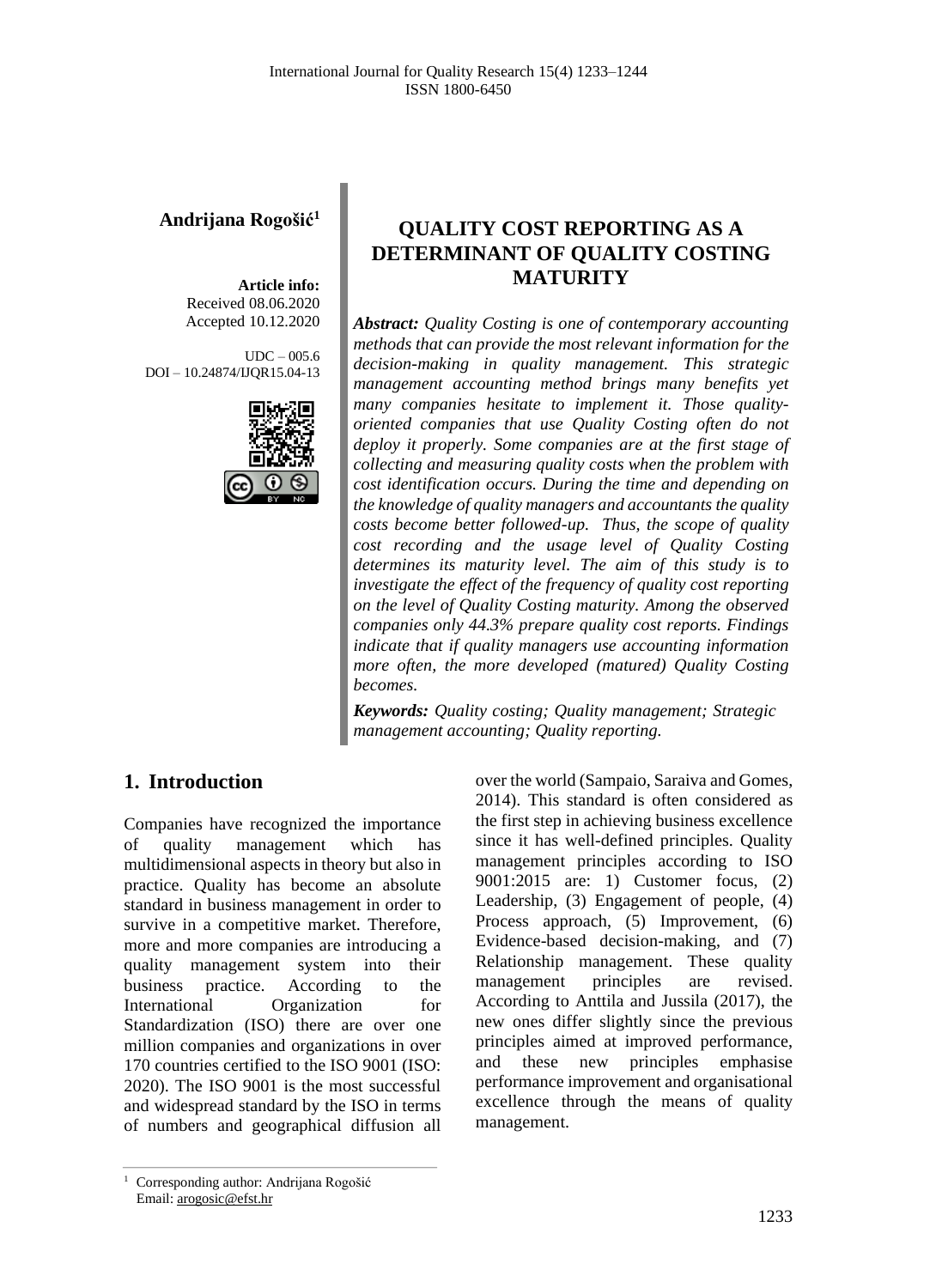

Evidence-based decision-making (previously known as factual approach to decision making) refers to the analysis and evaluation of data and relevant information that are more likely to produce desired results of quality management since the facts lead to a greater objectivity. Since accounting system provides these kind of data, implementation of Quality Costing (an accounting method that supports quality management) could enable more objective decision-making. Quality Costing is a strategic management accounting method that captures and measures quality-related costs providing quality reports with valuable information for quality improvement as well as quality management. These reports are read by quality managers but also all other<br>managers in different positions of managers in different positions of management hierarchy. In order to become relevant source of data in quality management Quality Costing should be properly implemented. Therefore, the scope of quality cost recording and the usage level of Quality Costing determines its maturity level. The more Quality Costing, as an accounting subsystem, is developed the more beneficial it is to its users (all kind of managers).

When the quality costs are properly captured and recorded, reporting is the next step. Measuring and reporting the cost of quality (CoQ) should be considered an important matter for achieving organisational performance improvement (Hwang, and Aspinwall, 1996; Lari and Asllani, 2013).

This study aims to determine if the frequency of quality cost reporting affects the level of Quality Costing maturity. More frequent quality cost reporting indicate that quality managers find accounting information quite useful. By using accounting information frequently, quality managers could induce improvement of Quality Costing that may result in higher level of maturity.

The reminder of the paper is structured as follows. The next section consists of the literature review on quality management system maturity and Quality Costing as an accounting method used in quality

management. Based on the literature review the main hypothesis and the auxiliary hypothesis were formulated and elaborated in the third section. The research methodology is explained in the fourth section followed by the results. The empirical research results are discussed in the fifth section. Finally, concluding remarks are presented in the fifth section.

### **2. Literature review**

#### **2.1 Quality management system maturity**

Being certified by ISO 9001 or applying some other quality management framework is not enough to achieve the full potential of the established quality management system. Kundid Novokmet and Rogošić (2017) revealed that quality management system maturity is a driver of beneficial long-term financial performance. Quality management system maturity refers to the depth of the organisation's experience with quality management. In order to determine the level of quality management implementation several authors presented their categorisations. One of those classifications (often cited among many authors) is according to Dale and Lascelles (1997) who suggested six levels of quality management maturity as follows:

Level 1: Uncommitted. Companies in this level are often beginners on quality management path and they merely hold an ISO 9001 certificate. Their management do not find quality as their priority Quality improvement is seen as an external requirement entailing an added cost.

Level 2: Drifters. Here belong all those companies that are more committed to the ISO 9000 standard, have started a quality improvement programme and receive information on Total Quality Management (TQM). These organisations are termed "the drifters" because they drift, without a clearly defined baseline, from one programme to another in a stop-start fashion, with concepts,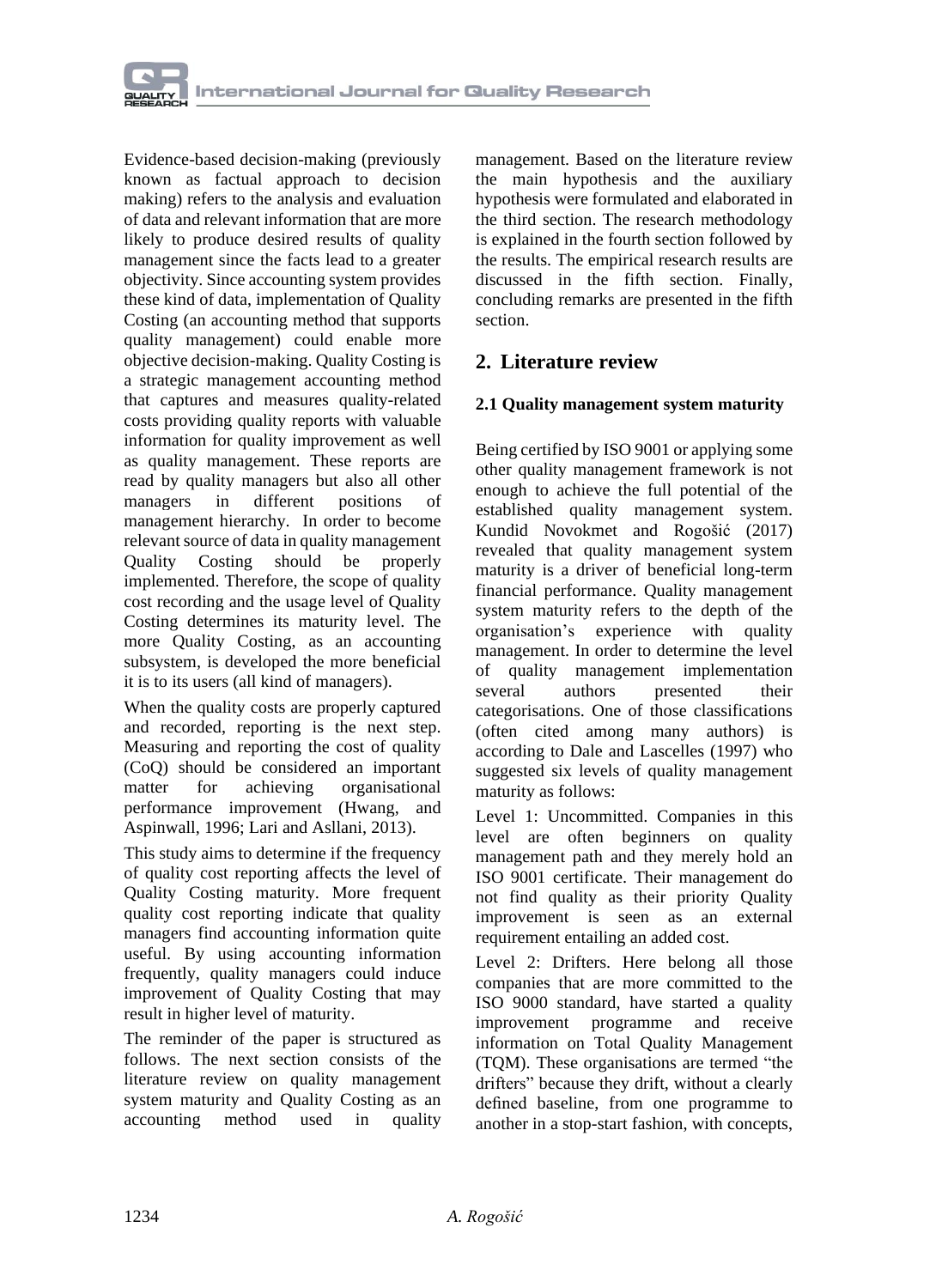



ideas and initiatives being reborn and relaunched under different guises.

Level 3: Tool-pushers. Organisations in this level are more experienced regarding quality improvement than the previous ones, and usually deploy a number of quality techniques. These companies may have started to use the European Foundation for Quality Management (EFQM) model to direct their improvement process, but they are not entirely committed to quality management.

Level 4: Improvers. Companies that have been developing their quality improvement process for many years resulting with the important progress are included in the fourth level. They understand that total quality implies a long-term cultural change, and recognise the importance of continued improvement. Therefore, they implement an advanced planning scheme, setting the objectives and actions at all levels, and are aware of the importance of employee involvement through work teams and other recognition instruments (training, information, incentives, etc).

Level 5: Award winners. This does not imply that companies have won quality awards, but that a level of maturity has been attained concerning quality management, for they have developed the culture, values, trust, capabilities, employee involvement and other elements required in order to win awards. Thus, these organisations see quality management as a way to manage their business to their internal and external customers' satisfaction and meeting and exceeding customer expectations, with all employees participating in the improvement.

Level 6: World class. This is the highest level of quality management maturity. The defining feature of this level is the total integration of quality improvement within the firm's business strategy, to the customers' delight. These companies are continuously searching for ways to increase customer satisfaction by anticipating their needs and expectations.

Claver and Tari (2003) pointed out that these levels do not necessarily indicate the stages a firm must go through in the development of quality management, for it is normal that<br>firms should possess characteristics firms should possess characteristics belonging to different levels.

The sophistication of the quality management systems is seen through Crosby's Maturity Matrix which identifies the stages of sophistication from: (1) uncertainty, with no organised activities; (2) awakening; (3) enlightenment; (4) wisdom; and (5) certainty, with quality improvement as a normal and continued activity and with a good cost of quality quantification system in which prevention is the main concern (Van der Wiele et al., 1996).

According to Sower, Quarles and Broussard (2007) the most widely accepted maturity model is the one promoted by American Society for Quality (ANSI/ISO/ASQ Q9004- 2000 standard) which classifies quality management systems based on performance maturity levels. The first level organisations have no formal approach to quality management. On the second level are companies with problem-based or corrective based systematic approach with minimum data or improvement results available. Stable formal system approach is the main feature of the companies in the level three, which means that they are to the early stage of systematic improvements. Continual improvement is emphasized in organisations belonging to the fourth level while the highest level is reserved for the best-in-class performance companies with strongly integrated improvement processes.

Patti, Hartman and Fok (2001) explored the depth of quality management implementation in US companies and related it with the quality management maturity. Their findings indicated that the increase of quality management maturity is positively related to the perception of more dynamic and collegial organisational culture, greater employee empowerment and better organisational performance. Hendricks and Singhal (2001)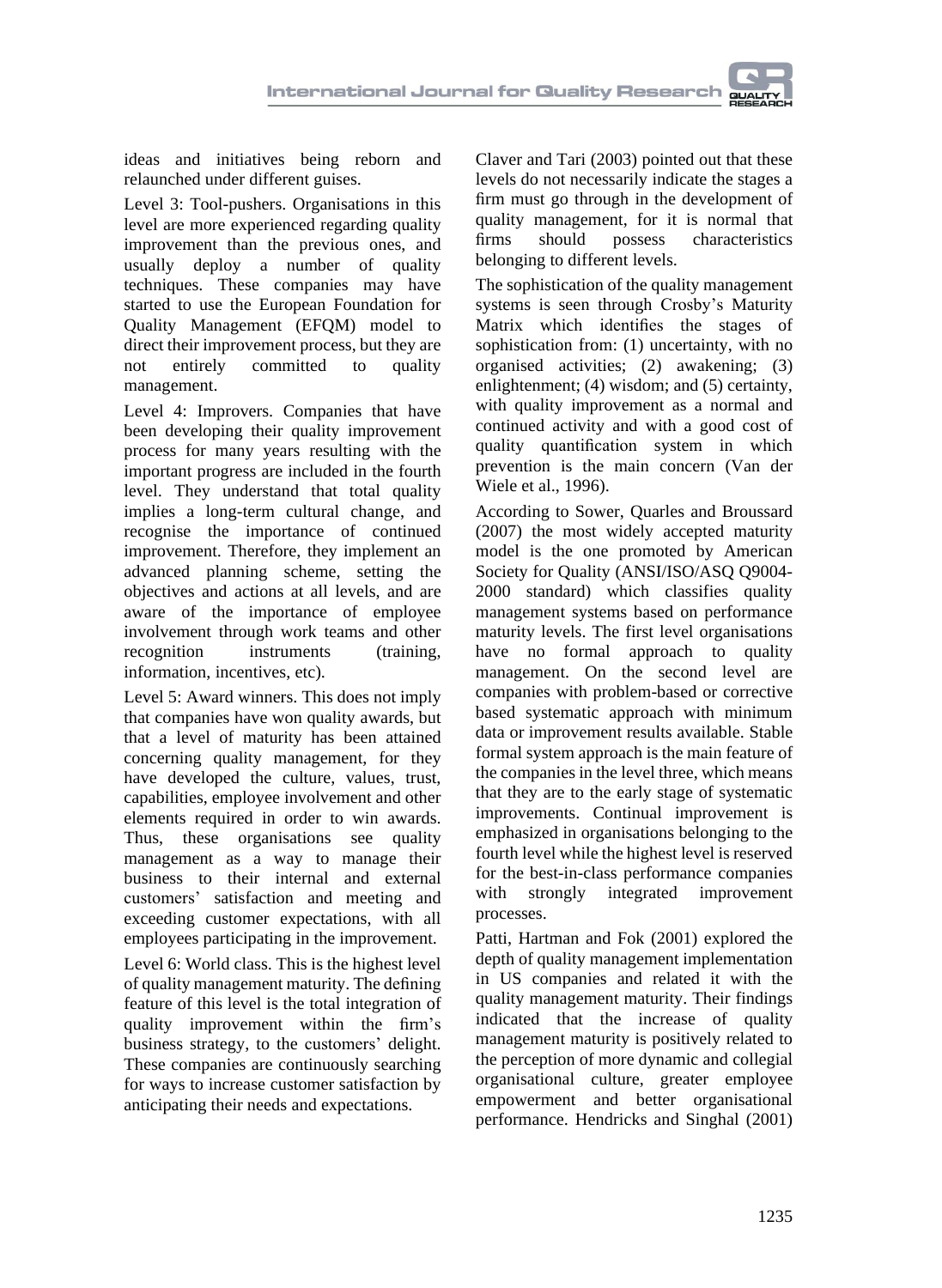

stated that investing to achieve a broader, deeper, and more mature TQM implementation (possibly by targeting an independent TQM award) should also result in higher benefits from TQM implementation. Therefore, insisting on the depth of implementation of quality management principles should lead to the increased performances.

#### **2.2 Quality Costing – an accounting method for quality management**

The quality cost is one of the most essential segment on the development of a quality management system (Dahlgaard, Kristensen and Kanji, 1992). In order to improve quality an organisation must take into account the quality-related costs since the objective of continual improvement is not only to meet customer requirements, but also to do it at the lowest cost (Kanji, 1990). Quality costs are often described as the monetary expression of the efforts undertaken by the organization to ensure the intended levels of quality (Pires, Novas, Saraiva and Coelho, 2017). Quality costs are in relation with productivity so it is important to follow up these costs. Although various accounting methods can be used in quality management such as Activity-based Costing and Balanced Scorecard, the most commonly implemented is Quality Costing.

Quality Costing is a strategic management accounting method developed for quality management systems in order to measure, record and report the quality-related costs. Quality Costing can be also considered as a measurement system that translates qualityrelated activities into a monetary language in order to be used by managers (Srivastava, 2008). The follow up of the quality costs, often classified into two main groups: costs of conformance (prevention and appraisal costs) and costs on non-conformance (internal and external failure costs), is the main task of Quality Costing. Albright & Roth (1992) recognised five categories of quality costs which can be defined as:

- Prevention Costs: The costs of all activities specifically designed to prevent poor quality in products or services.
- Appraisal Costs: The cost associated to assure conformance to quality and performance standards.
- Internal Failure Costs: All costs resulting from products or services not conforming to requirements which occur before product or the service is delivered to customer.
- External Failure Costs: Cost incurred when customer finds failure.
- Opportunity or Hidden Costs

This categorisation is an extent of the popular prevention-appraisal-failure (PAF) model. Unlike all other quality costs, Hidden Costs cannot be tracked in the accounting system. Therefore, the costs and losses that are not recorded in the accounting system cannot be controlled.

Earlier studies suggested that optimal total cost of quality should be between 2 to 4 percent of sales revenue but more recent research (Ramdeen, Santos and Chatfield, 2007) revealed that according to their empirical results the range of total cost of quality is between 12 and 16 percent of sales revenue. Researchers reported mostly similar empirical results regarding the implementation of Quality Costing. Tye, Halim and Ramayah (2011) investigated manufacturing firms in Malaysia and reported that from the 63 responses received, 82.5% have implemented a cost of quality system, and the other 17.5% of respondents had not implemented a cost of quality system at all. Of those 52 respondents who had implemented a cost of quality system, 44.2% of them tracked all four categories of cost of quality (prevention, appraisal, and internal and external failure costs). According to the findings of Šatanová et al. (2015), who conducted a survey in Slovakia, 67% of respondents have monitored the external failure costs in their organizations while 39%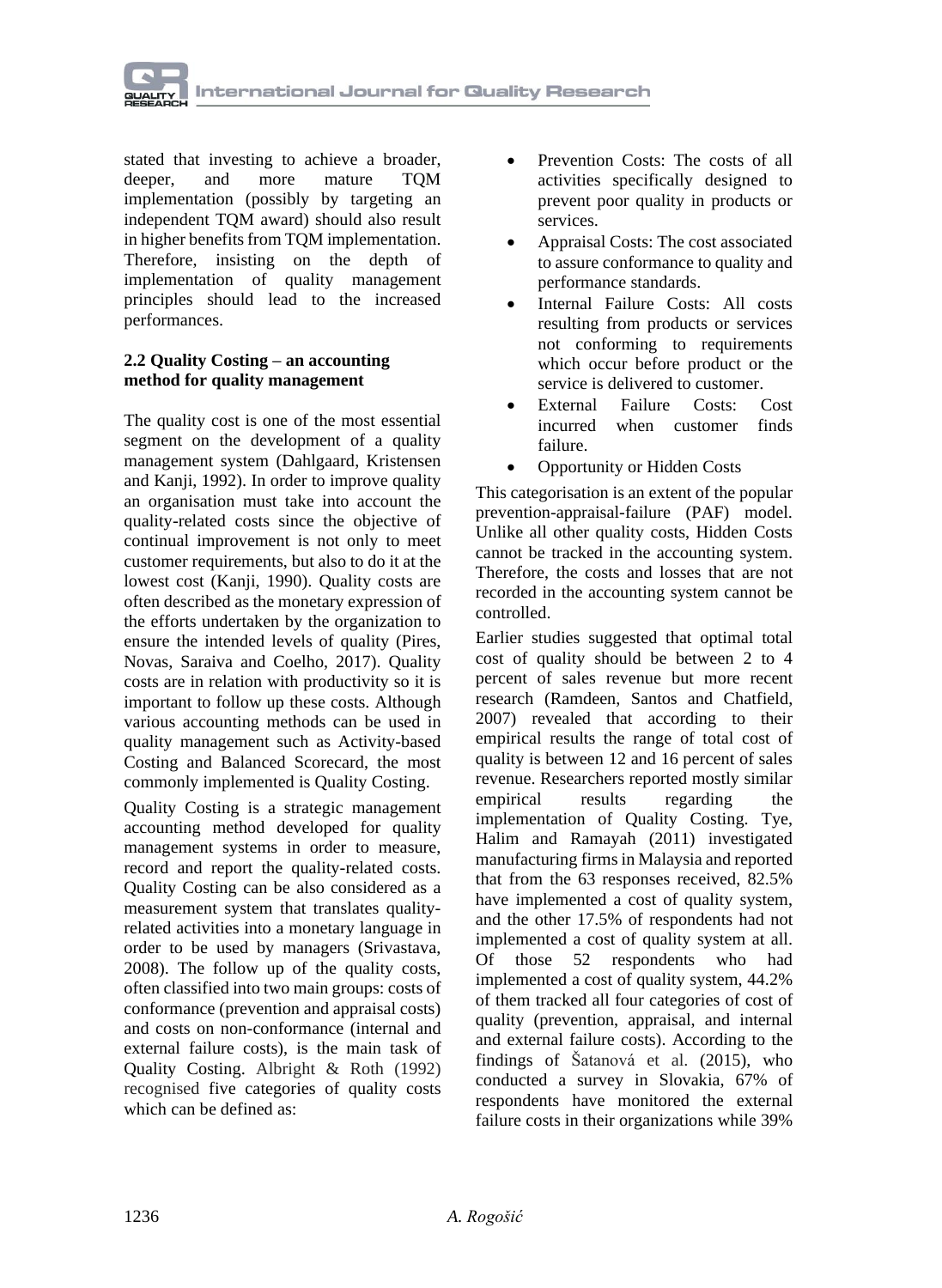monitored internal failure costs. On the other hand, prevention costs were calculated in 30% of observed Slovak small and medium enterprises while only 26% of companies were monitoring appraisal costs. Tarí and Sabater (2004) noticed that of cost of quality methodology or its adoption is not wide spread comparing to some of the other quality engineering tools and techniques. Pursglove and Dale (1995) noted that the main problem related to the quality costs is the low level of applicability in practice regardless of the relevance given in theory.

Quality Costing brings many benefits such as: evaluating quality programme success and revealing to the strengths and weaknesses of a quality system, alerting about the potential impact of poor quality on the financial performance, helping to reduce reworks and thus reduces claims, and motivating employees to work towards pursuing quality goals (Jafari and Rodchua, 2014). Priede (2012) argued profitability and strategic benefits of measuring costs of quality.

Critical issues for effective Quality Costing implementations are: to categorize various quality costs and make sure that all costs are captured; to collect and analyse data and quantify all quality costs accurately; to identify areas of poor performance on basis of the data analysis; to allocate responsibility for the overall cost (Mantri and Jaju, 2017). The research of Schiffauerova and Thomson (2006) has also discovered that the companies apply different cost of quality models and use variety of the selected bases for quality cost calculation. They noticed that companies most frequently use a calculation of quality costs as a percentage of total manufacturing costs and percentage of operating costs. These authors pointed out that quality cost recording is adjusted according to every company's specific needs so the different elements are included while irrelevant are left out of calculations.

To sum up, quality cost system has a potential to become an excellent tool in overall management of a business (Moen, 1998). A

research findings suggested that investment in prevention activities led to a reduction in failure costs (both internal and external) and appraisal costs. Hence, the most profitable investment within the PAF model is on prevention activities because they influence the reduction in failure costs and prevention costs (Barber, Graves, Hall, Sheath and Tomkins, 2000)

Following Crosby's Maturity Matrix, Sansalvador and Brotons (2015) analysed the evolution of quality costs in relation to the development of quality management. It is expected that companies at the first stage of quality management system maturity make no quality cost estimations, while as they strengthen quality functions and advances along the Maturity Grid stages, they perfect the quality cost quantification system, and so the values reported become ever nearer to the real.

As explained above, Quality Costing has many purposes since the quality cost reporting provides a large scope of qualityrelated accounting information very valuable for decision-making. According to Vaxevanidis, Petropoulos, Avakumovic and Mourlas (2009) quality cost reporting is beneficial at both the corporate and operational level. At the corporate level it gets management's attention and provides a benchmark against which financial improvement can be measured over time. At the operational level it helps to identify, prioritize, and select projects; provide financial benefits of process improvement and monitor project improvements.

### **3. Hypotheses**

Maturity of quality management system differs among quality-oriented companies (Dale and Smith, 1997). Some companies remain uncommitted but if quality management is taken seriously, their level of quality management system maturity rises with time. Many authors studied the role of Quality Costing in achieving better quality of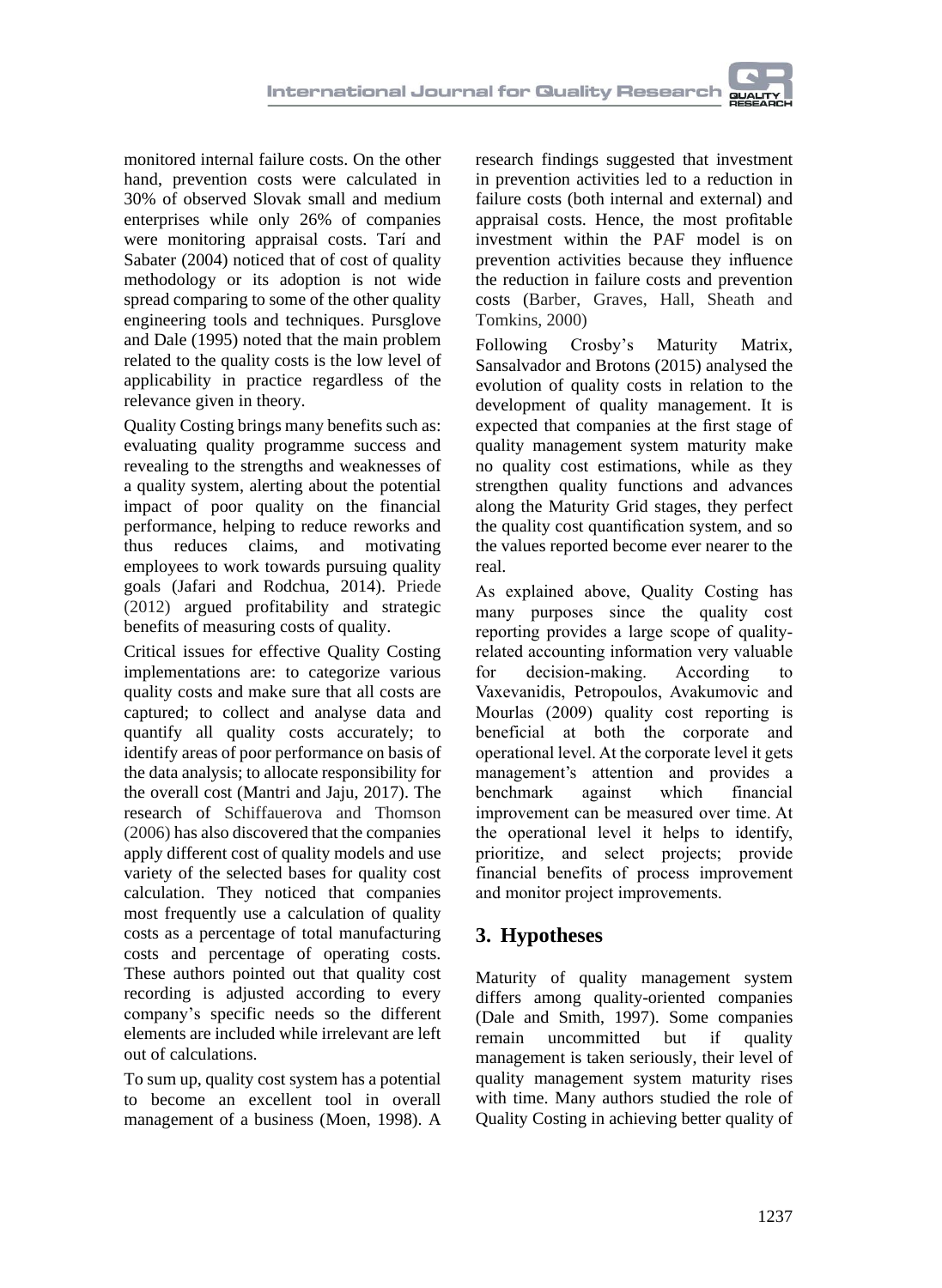

processes and output. Glogovac and Filipovic (2018) found out that the level of companies' quality management system maturity is shown to be significantly related to the organisational level of managing quality costs. They defined quality cost management levels as follows:

- a low level of management means that the observed costs are not identified, or are identified but not analysed,
- a medium level implies that the observed costs are identified and analysed, but not always adequately, and
- a high level of cost management means that they are properly identified and analysed, and used for the purpose of continuous improvements.

Decision making is an essential part of every managerial activity and it is done better if it leans on relevant information. Accounting information generated from Quality Costing should form an important share in managerial decision making regarding quality improvement. Those managers that rely on accounting information in their decision making processes tend to use more frequently various accounting reports. Thus, it is reasonable to assume that:

H1: Frequency of quality reporting determines the level of Quality Costing maturity.

The literature review of Kumar, Shah and Fitzroy (1998) has shown that quality costs are used as an instrument for permanent control in larger enterprises (from about 500 employees upward). On the other hand, Desai (2008) argued that quality costing can prove to be one of the simplest and most effective techniques for improving quality whilst at the same time cutting costs. It can also be one of the most effective performance measures for SMEs as well as for larger organisations. Since the recent studies indicate that even small and medium companies have

implemented Quality Costing it can be assumed that:

H1.1: Company size is irrelevant for Quality Costing maturity and quality reporting.

#### **4. Methodology and results**

The design of the measurement instrument was based on the literature review. The items were adopted from similar survey (Alglawe, Schiffauerova and Kuzgunkaya, 2019) and adjusted to the ISO 9001 framework. The five points Likert-type scale was used to determine the level of implementation of quality management practices, Quality Costing and quality reporting where 1 was "insufficient" and 5 was "excellent".

Since many companies in Croatia use ISO 9001 as a framework for quality management much more than TQM or other quality-related programmes and initiatives (Bakotić and Rogošić, 2017), the target population of this study was the ISO 9001 certified companies. The link to the online survey using Google Docs was sent to e-mail addresses of 945 quality-oriented companies in Croatia where it was indicated that the targeted informants were quality managers. The questionnaire was filled out by 106 quality managers during July 2019.

Research data analysis was performed in January 2020 using Statistical Package for the Social Sciences (17.0). Descriptive statistic was used for explaining the features of quality management and Quality Costing as well as quality reporting in the observed companies. The Kruskal-Wallis test was performed to validate the main and the auxiliary hypothesis.

Most of the observed companies used to have ISO 9001 but nowadays the number of ISO 9001 certified companies in Croatia is declining (Figure 1 and Figure 2).

Most of the observed companies were ISO 9001 certified sometime in the past (Figure 1). All the observed large-sized companies remained certified but 3 among 32 medium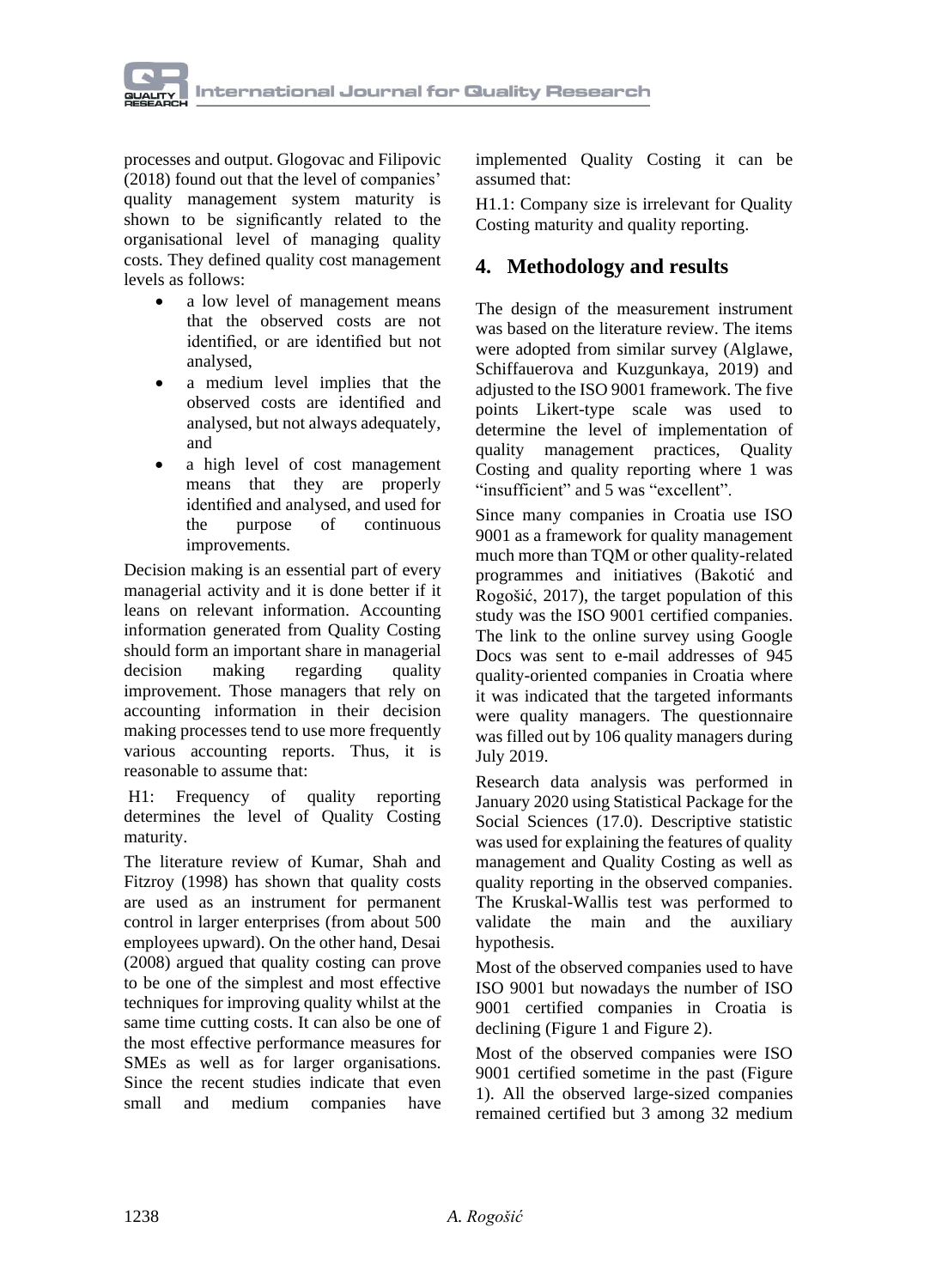

companies cancelled or lost their ISO 9001 certification during the time. The decline in certification is more evident in small companies since 38 out of 40 (95%) observed companies had this certificate but in 2019 only 29 (72.5%) still hold it. According to the results (Figure 2) most of quality-oriented micro companies are without the ISO 9001 certification in 2019. This finding indicates that companies in Croatia are still using ISO 9001 standard as a framework in their quality management although some of them are losing interest in the certification.



**Figure 1.** Companies that were ISO 9001 certified in the past





Quality managers were asked to evaluate the maturity of Quality Costing system they use on the five-point Likert-type scale and only 49.1% assessed the use of this accounting method. As expected, many quality managers in Croatia have not that opportunity to use the accounting information generated from Quality Costing. The proportion of companies that report on quality costs in Croatia is even lesser (44.3%). The lowest level of Quality Costing maturity means that the quality costs are not identified, while the highest level means that these costs are identified, analysed, and properly used for the purpose of improvement. The lowest level also indicates that the company manages quality costs only in the basic process of the production/service provision, while the highest level suggests that the company manages these costs in all, or almost all processes. The mean value of the assessed maturity level of Quality Costing is 3.38 so it can be concluded that the usage of this accounting method form the perspective of quality managers is rather mediocre. Companies included in this empirical research were in different industries so the variation in implementation methodologies is possible.

In order to achieve a higher level of Quality Costing companies need to appreciate accounting as well as accountants and bear in mind that strategic management accounting can greatly help managers to make better decisions. When used properly, Quality Costing can become a valuable tool in quality management. The frequency of quality cost reporting (as a final output of Quality Costing) is presented in table 1.

According to the results presented in the Table 1, most of the companies create their quality cost reports quarterly (32.6%). Many quality-oriented companies prepare only one quality cost report per year (26.1%). On a monthly level, 23.9% companies prepare a quality cost report while 13% do it two times a year (semi-annually). Only two respondents (4.3%) acknowledged that the company they work for provides quality cost report on weekly basis. The mean value of quality cost reporting is 2.70 which means that these reports are rarely prepared (few times a year) in general.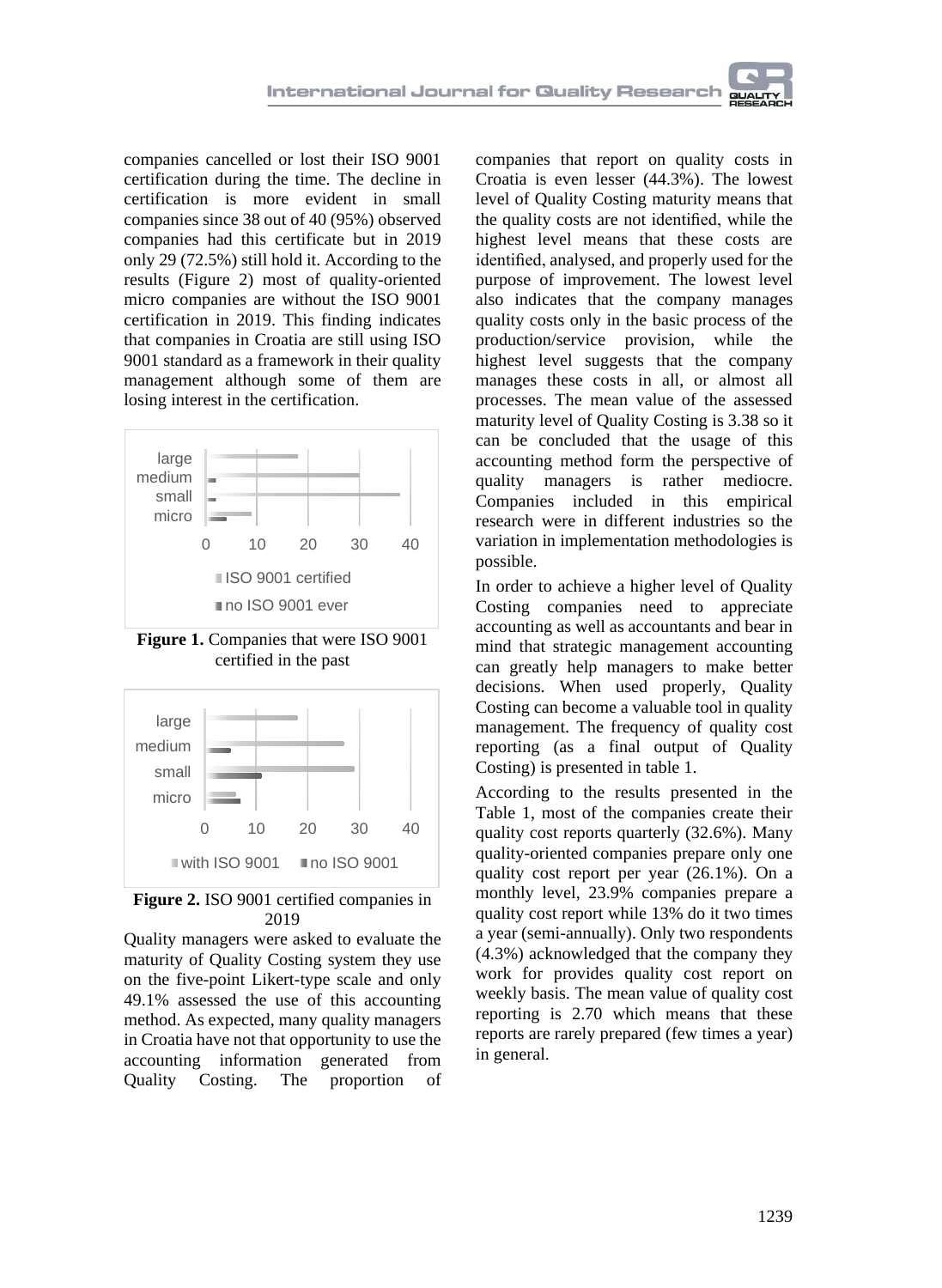|              |                   | Size of company |       |        | Total |    |
|--------------|-------------------|-----------------|-------|--------|-------|----|
|              |                   | micro           | small | medium | large |    |
| QC reporting | 1 (annually)      | $\overline{c}$  |       |        | 2     | 12 |
|              | 2 (semi-annually) | 0               |       |        |       | 6  |
|              | 3 (quarterly)     | 2               | 7     |        | 3     | 15 |
|              | 4 (monthly)       |                 | 3     |        | 3     | 11 |
|              | 5 (weekly)        |                 | 0     |        |       |    |
| Total        |                   |                 | 16    | 15     | 10    | 46 |

**Table 1.** The frequency of quality cost reporting regarding the company size

The maturity of Quality Costing and frequency of quality cost reporting are not influenced by company size according to the results of the non-parametrical statistical test (Table 2). The results shown in Table 2 indicate that there is not statistically significant connection between company size and the level of Quality Costing maturity nor quality cost reporting. Whether the company is micro-sized or large-sized becomes irrelevant when Quality Costing is concerned. Therefore, the auxiliary hypothesis is accepted.

| <b>Table 2.</b> Results of Kruskal Wallis test – |  |  |
|--------------------------------------------------|--|--|
| company size on Quality Costing maturity         |  |  |
| and quality cost reporting                       |  |  |

| <b>Test Statistics</b> <sup>a,b</sup> |  |   |  |  |
|---------------------------------------|--|---|--|--|
| OC maturity<br>QC reporting           |  |   |  |  |
| Chi-Square<br>1,890<br>1,247          |  |   |  |  |
| df                                    |  | 3 |  |  |
| Asymp. Sig.<br>.596<br>.742           |  |   |  |  |
| a. Kruskal Wallis Test                |  |   |  |  |
| b. Grouping Variable: size            |  |   |  |  |

In order to test the main hypothesis, Kruskal Wallis test was performed using Quality Costing as an independent (grouping) variable (Table 3 and Table 4).

The main hypothesis is accepted. It can be confirmed that that the level of Quality Costing maturity differs based on the frequency of quality cost reporting (sig.  $=$ 0.026). This finding can be interpreted in a way that quality managers who request quality-related accounting information more often (and use it wisely for quality improvement) also have a positive impact on better deployment of Quality Costing.

| regarding the frequency reporting | Table 3. Ranks of Quality Costing maturity |  |  |
|-----------------------------------|--------------------------------------------|--|--|
|                                   |                                            |  |  |

|             | QC<br>reporting | $\mathbf N$    | Mean<br>Rank |
|-------------|-----------------|----------------|--------------|
| QC maturity |                 | 11             | 19,55        |
|             | 2               | 6              | 33,00        |
|             | 3               | 15             | 19,47        |
|             |                 | 12             | 24,17        |
|             | 5               | $\overline{c}$ | 43,00        |
|             | Total           | 46             |              |

**Table 4.** Testing the hypothesis

| <b>Test Statistics</b> <sup>a,b</sup> |  |  |  |
|---------------------------------------|--|--|--|
| OC maturity                           |  |  |  |
| Chi-Square<br>11,033                  |  |  |  |
| df                                    |  |  |  |
| Asymp. Sig.<br>,026                   |  |  |  |
| a. Kruskal Wallis Test                |  |  |  |
| b. Grouping Variable: QC reporting    |  |  |  |

Since Quality Costing brings many benefits to those who understand it and use it properly, it is clear that frequent quality cost reporting enhances the improvement of Quality Costing. Consequently, Quality Costing becomes even better and more useful. On its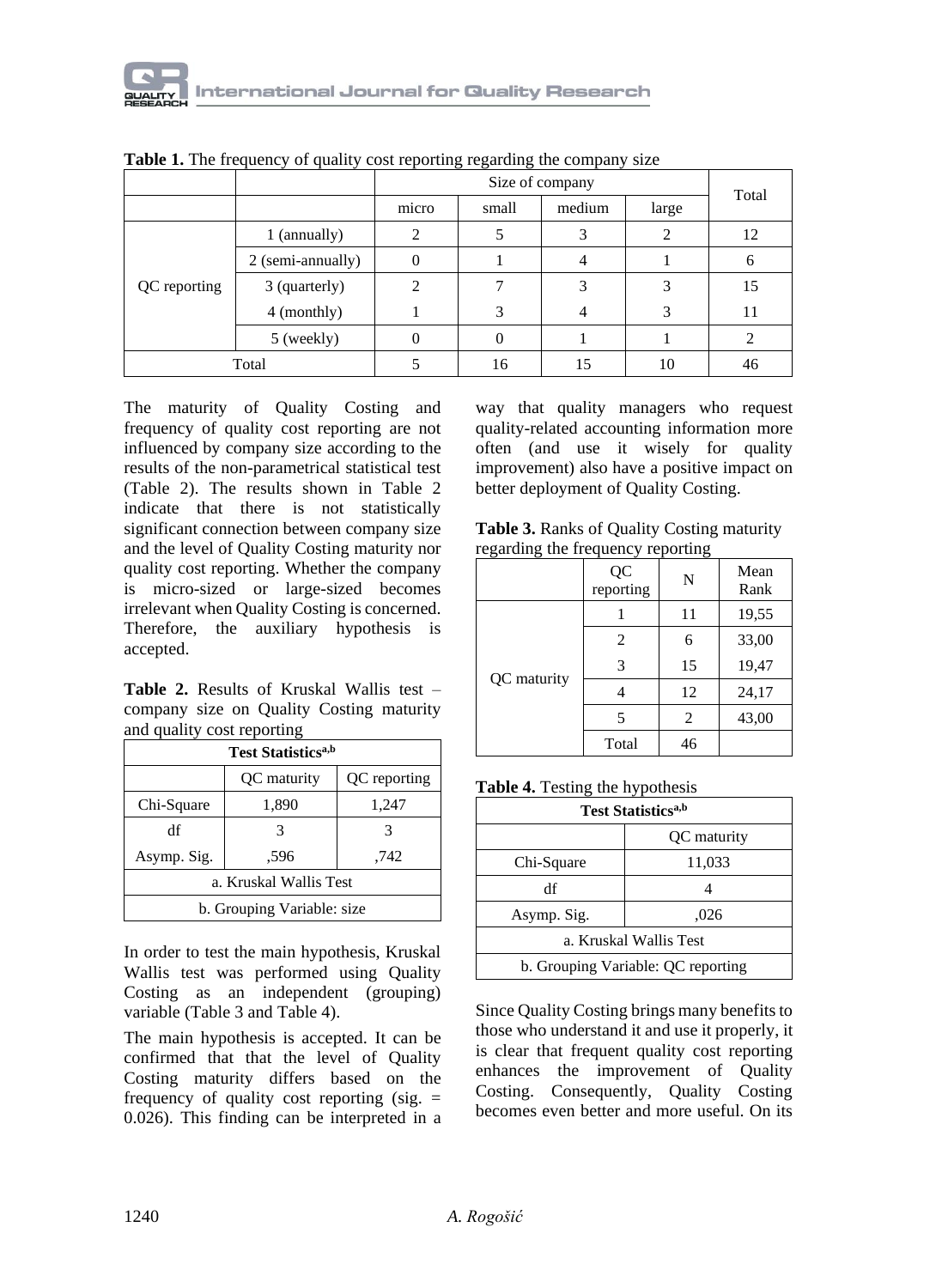highest level of maturity, Quality Costing provides wide scope of quality-related information that becomes a great compass for quality improvement of processes and outputs.

# **5. Discussion**

Quality-oriented companies in Croatia use ISO 9001 standard as a framework for quality management. When asked if the company they work for ever had the ISO 9001 certificate, the majority of quality managers (92.5 %) responded affirmatively. Then again, 83 (78.3%) respondents answered affirmatively when asked do they hold the ISO 9001 certificate at the moment. This decline in the number of certified organisations is in line with research findings of Mastrogiacomo, Carrozza, Maisano and Franceschini (2020). The loss of interest in ISO 9001 certification is detected in some EU countries. They explained this phenomenon and stated that the trend of constant growth can be noticed (for several EU counties including Croatia) over the period 1993– 2017, eventually reaching a saturation level during the last five to eight years.

Many observed companies (50.9%) have not adopted Quality Costing as a method for systematic follow up of quality costs. This finding is similar to the results of a prior study where authors (Chopra and Garg, 2012) noticed that there is a significant number of quality-oriented companies that still do not have implemented Quality Costing even though it has many benefits. Quality cost reports are therefore not often prepared. Those reports provide valuable information to quality managers and should be used more frequently in order to improve quality. Quality-related accounting information are relevant in decision-making only to those who understand it. Thus, quality-oriented companies should create awareness about benefits of Quality Costing and give proper knowledge and training to the employees and

managers so this method could be used properly.

This paper sheds light on a Quality Costing maturity. The effect of company size was excluded since it has not statistically significant impact on level of Quality costing maturity nor quality cost reporting. This means that Quality Costing is not implemented only in large-sized companies. Nowadays we can find it even in micro companies. This accounting method can be developed and quite useful to quality managers if quality costs are properly identified, recorded and summarized in quality reports. Thus, frequency of quality cost reporting implies the level of the use of accounting information in quality management. More frequent use of quality cost information leads to further development of Quality Costing.

# **6. Concluding remarks**

Multidimensional aspects of quality management have intrigued academics as well as experts. On their path to improve quality of processes and outputs organisations use various instruments and one of these is Quality Costing. Quality Costing is a strategic management accounting method specially designed to support quality management. Although scholars have stressed out many benefits that application of this accounting method brings, many quality-oriented companies still do not use it. Reasons for this situation are many (lack of awareness but also lack of accounting knowledge). On the other hand, companies with implemented Quality Costing use it differently so the full potential of this method remains sometimes unachieved. Measuring quality costs and providing quality reports should be according to the requirements of quality managers but also properly done by accountants. Therefore, the continual cooperation between quality managers and accountants can result in Quality Costing development. In other words, preparing quality cost reports that are quite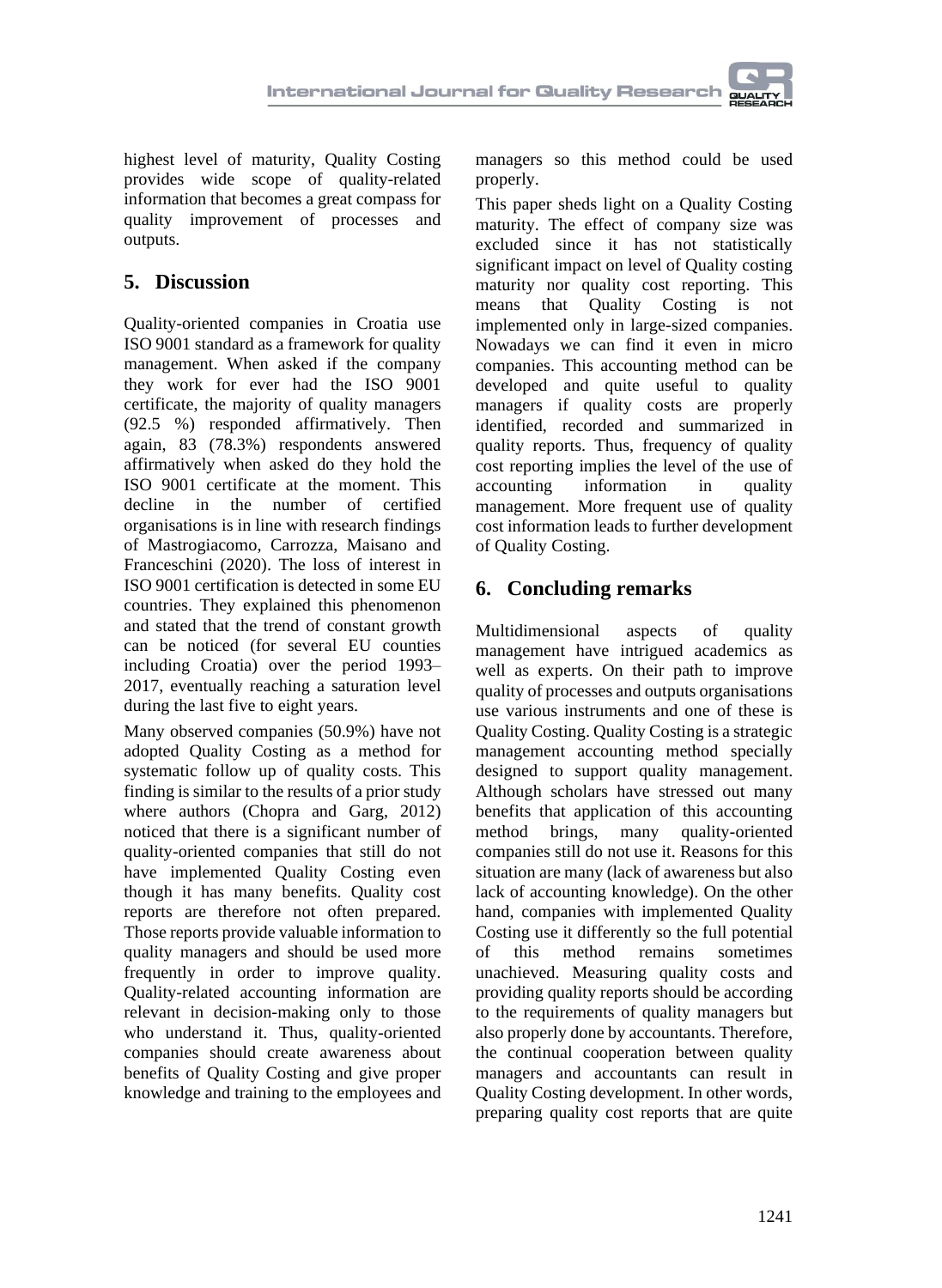

useful to quality managers can induce more frequent use of this accounting information that becomes wider in scope. Since the scope of quality cost recording and the usage level of Quality Costing determines its maturity level, it is important to determine the frequency of quality cost reporting. The findings indicate that only 44.3% of the observed quality-oriented companies report on quality costs. Among those that prepare quality cost reports regularly, most of them create their quality cost reports quarterly (32.6%) followed by companies that prepare this report annually (26.1%). In only 23.9% of companies a quality cost report is prepared monthly while 13% do it semi-annually (two times a year). On the weekly basis quality

reporting is done in 4.3% quality-oriented companies in Croatia.

The basic assumption of this study was that frequency of quality cost reporting determines the level of Quality Costing maturity and it was statistically supported. More frequent quality cost reporting induces the improvement of Quality Costing which results in higher level of maturity. The more mature Quality Costing is, the more useful its information is to quality managers. This quality-related but also accounting-based (thus, quantitative) information can be used as a compass for quality improvement and management.

#### **References:**

- Albright, T. L., & Roth, H. P. (1992). The measurement of quality costs: an alternative paradigm. *Accounting Horizons, 6*(2), 15-27.
- Alglawe, A., Schiffauerova, A., & Kuzgunkaya, O. (2019). Analysing the cost of quality within a supply chain using system dynamics approach. *Total Quality Management & Business Excellence, 30*(15-16), 1630-1653.
- Anttila, J., & Jussila, K. (2017). ISO 9001:2015 a questionable reform. What should the implementing organisations understand and do? *Total Quality Management & Business Excellence, 28*(9-10), 1090-1105.
- Bakotić, D., & Rogošić, A. (2017). Employee involvement as a key determinant of core quality management practices. *Total Quality Management & Business Excellence, 28*(11-12), 1209- 1226.
- Barber, P., Graves, A., Hall, M., Sheath, D., & Tomkins, C. (2000). Quality failure costs in civil engineering projects. *International Journal of Quality & Reliability Management*.
- Chopra, A., & Garg, D. (2012). Cost of quality practices among Indian industries. *International Journal for Quality Research, 6*(2), 109-112.
- Claver, E., & Tarí, J. J. (2003). Levels of Quality Management in Certified Firms. *Total Quality Management & Business Excellence, 14*(9), 981-998.
- Dahlgaard, J. J., Kristensen, K., & Kanji, G. K. (1992). Quality costs and total quality management. *Total Quality Management, 3*(3), 211-222.
- Dale, B. G., & Lascelles, D. M. (1997). Total quality management adoption: revisiting the levels. *The TQM Magazine, 9*(6), 418–428.
- Dale, B. G., & Smith, M. (1997). Spectrum of quality management implementation grid: development and use. *Managing Service Quality: An International Journal, 7*(6), 307-311.
- Desai, D. A. (2008). Cost of quality in small-and medium-sized enterprises: case of an Indian engineering company. *Production planning and control, 19*(1), 25-34.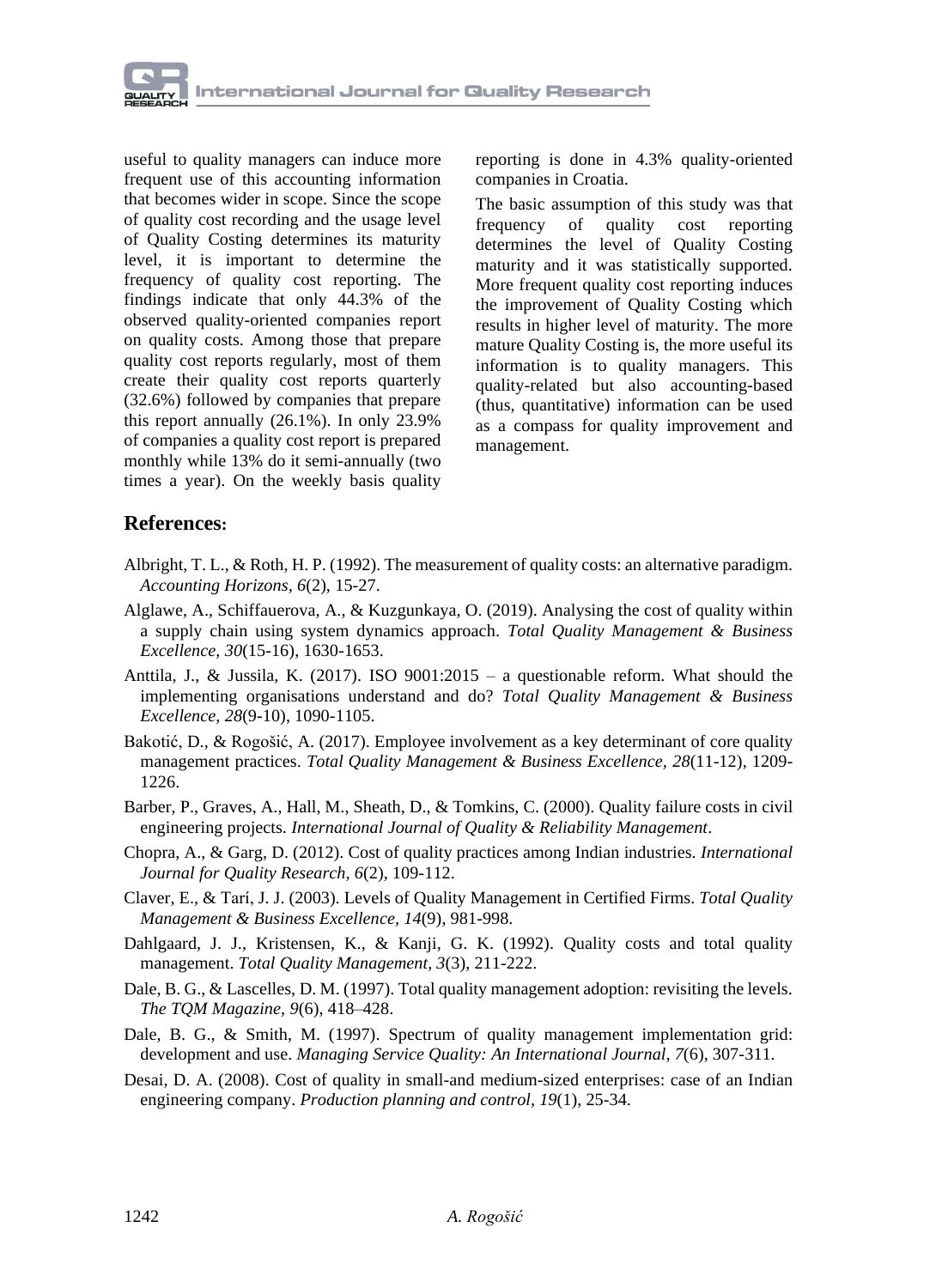- Glogovac, M. & Filipovic, J. (2018). Quality costs in practice and an analysis of the factors affecting quality cost management*. Total Quality Management & Business Excellence, 29*(13- 14), 1521-1544.
- Hendricks, K. B., & Singhal, V. R. (2001). Firm characteristics, total quality management, and financial performance. Journal of Operations Management, 19, 269-285.
- Hwang, G. H., & Aspinwall, E. M. (1996). Quality cost models and their application: A review. *Total Quality Management, 7*(3), 267-282.
- ISO (2020): ISO 9000 Family Quality Management https://www.iso.org/iso-9001-qualitymanagement.html (Retrieved 10/03/2020)
- Jafari, A., & Rodchua, S. (2014). Survey research on quality costs and problems in the construction environment. *Total Quality Management & Business Excellence, 25*(3-4).
- Kanji, G. K. (1990). Total quality management: the second industrial revolution. *Total quality management, 1*(1), 3-12.
- Kumar, K., Shah, R., & Fitzroy, P. T. (1998). A review of quality cost surveys. *Total Quality Management, 9*(6), 479-486.
- Kundid Novokmet, A., & Rogošić, A. (2017). Long-term financial effects of quality management system maturity based on ISO 9001 principles. *Amfiteatru Economic, 19*(Special No. 11), 1003-1016.
- Lari, A., & Asllani, A. (2013). Quality cost management support system: An effective tool for organisational performance improvement. *Total Quality Management & Business Excellence, 24*(3-4), 432-451.
- Mantri, S., & Jaju, S. (2017). Cost of quality management in Indian industries: a practical insight. *International Journal for Quality Research, 11*(3), 419-506.
- Mastrogiacomo, L., Carrozza, A, Maisano, D. A., & Franceschini, F. (2020). Is 'post-decline' the next phase of the diffusion of ISO 9001 certifications? New empirical evidence from European countries. *Total Quality Management & Business Excellence,* doi: 10.1080/14783363.2020.1724508
- Moen, R. M. (1998). New quality cost model used as a top management tool. *The TQM Magazine, 10*(5), 334-341.
- Patti, A. L., Hartman, S. J., & Fok, L. Y. (2001). Investigating organizational quality management maturity: an instrument validation study. *International Journal of Quality & Reliability Management, 18*(9), 882-899.
- Pires, A.R., Novas, J., Saraiva, M. & Coelho, A. (2017). How companies use the information about quality-related costs. *Total Quality Management & Business Excellence, 28*(5-6), 501- 521.
- Pursglove, A. B., & Dale, B. G. (1995). Developing a quality costing system: key features and outcomes. *Omega, 23*(5), 567-575.
- Priede, J. (2012). Implementation of quality management system ISO 9001 in the world and its strategic necessity. *Procedia*-Social and Behavioral Sciences, 58, 1466-1475.
- Ramdeen, C., Santos, J., & Chatfield, H. K. (2007). Measuring the cost of quality in a hotel restaurant operation. *International Journal of Contemporary Hospitality Management, 19*(4), 286-295.